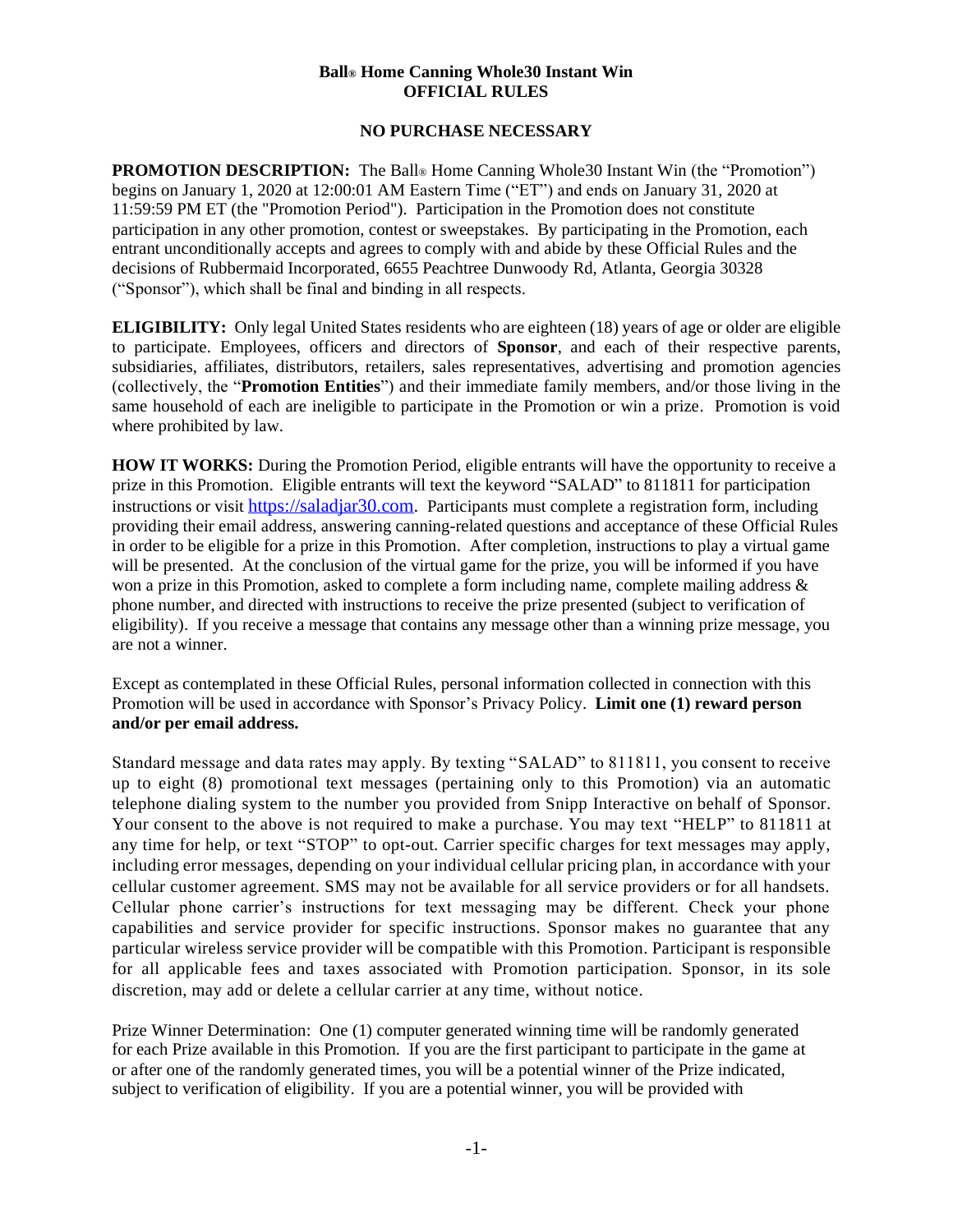instructions on how to claim your prize during your online session. If you receive a message that contains any message other than a winning message, you are not a prize winner.

The Promotion Entities shall not be responsible for incorrect or inaccurate entry information whether caused by Internet users or by any of the equipment or programming associated with or utilized in the Promotion or by any technical or human error that may occur in the processing of the entries in the Promotion. The Promotion Entities assume no responsibility or liability for any error, omission, interruption, deletion, theft or destruction, or unauthorized access to, or alteration of entries. NOTE: Participation must be by the participant and only as directed in these Official Rules. Participation by any other individual or any entity, and/or originating at any website or other platform, including but not limited to commercial promotion subscription notification and/or entering service sites, will be declared invalid and disqualified for this Promotion. The use of any device to automate the entry process is prohibited and will lead to disqualification.

In the event of a dispute over the identity of an entrant, entry will be deemed completed by the authorized account holder of the email address provided at time of registration. "Authorized account holder" is defined as the natural person who is assigned to an email address by an Internet access provider, on-line service provider, wireless carrier, or other organization (e.g., business, educational institution, etc.) that is responsible for assigning email addresses for the domain associated with the submitted email address.

If applicable, the ability to participate via SMS Mobile Messaging is designed to work with all major domestic wireless carriers but Sponsor makes no guarantee that any particular wireless carrier's network will be compatible with and/or permit participation in the Promotion via SMS Mobile Messaging. Sponsor, in its sole discretion and/or to comply with a particular wireless carrier's requirements, may revise the list of participating wireless carriers at any time without notice. To participate via SMS Mobile Messaging, an entrant's mobile phone must be capable of sending and receiving text messages. Message and data rates may apply to all text messages sent and received even if the attempted entry is not successfully transmitted for any reason.

If due to technical, production or other errors, more prizes/offers are claimed than intended, the intended prize/offer will be awarded in a random drawing from all those submitting purportedly valid claims. No more than the number of prizes/offers set forth in these Official Rules will be awarded. ALL POTENTIAL WINNING PLAYS ARE SUBJECT TO VERIFICATION BY SPONSOR, WHOSE DECISIONS ARE FINAL AND BINDING. A "SCREEN SHOT" IS NOT PROOF OR EVIDENCE OF A WINNING PLAY AND/OR PRIZE/OFFER. A PARTICIPANT IS NOT A WINNER OF ANY PRIZE/OFFER, EVEN IF THE PLATFORM SHOULD SO INDICATE, UNLESS AND UNTIL SAID PARTICIPANT'S ELIGIBILITY AND THE POTENTIAL WINNING PLAY HAVE BEEN VERIFIED AND SAID PARTICIPANT HAS BEEN NOTIFIED THAT VERIFICATION IS COMPLETE. SPONSOR WILL NOT ACCEPT SCREEN SHOTS OR OTHER EVIDENCE OF WINNING IN LIEU OF ITS VALIDATION PROCESS. ANY PLAY THAT OCCURS AFTER THE SYSTEM HAS FAILED FOR ANY REASON IS DEEMED A DEFECTIVE PLAY AND IS VOID AND WILL NOT BE HONORED. The submission of a prize/offer claim is solely the responsibility of the participant.

## **PRIZES/OFFERS/ODDS:**

- One hundred fifty (150): Ball WM Pour and Measure Caps (ARV: \$3.99)
- One hundred (100): 4 oz Storage Jars (ARV: \$7.29)
- Seventy-five (75): Whole30 Cookbooks (\$30.00)
- One hundred fifty (150): Athleta Gift Cards (\$25.00)
- One hundred fifty (150): Visa Prepaid Rewards (\$10.00)

## **TOTAL ARV: \$8,827.50**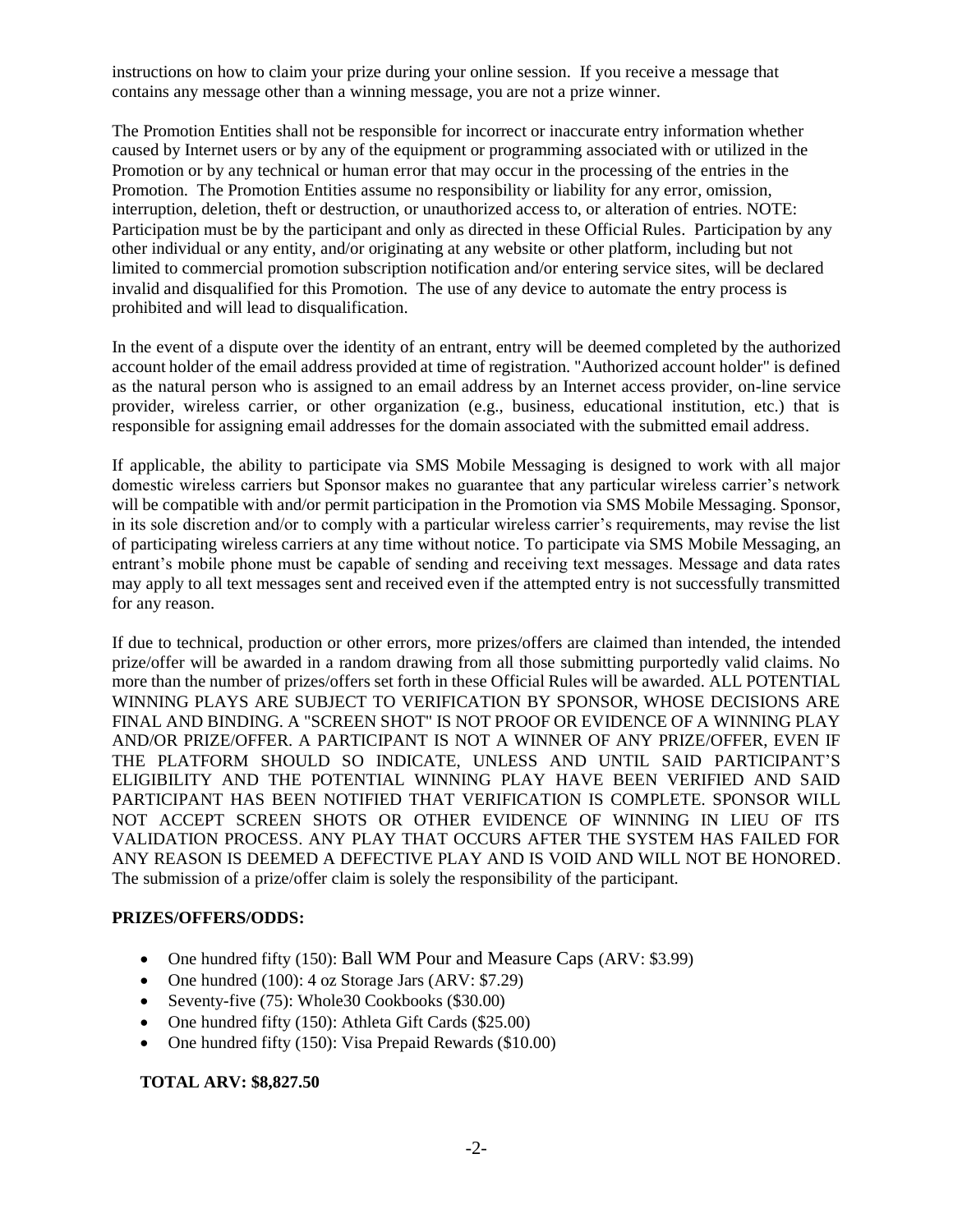All prizes are based on random computer-generated winning times. UNCLAIMED/UNREDEEMED PRIZES WILL NOT BE AWARDED. Odds of winning a prize depend on the total number of eligible plays and the time and date upon which they are entered. There is no guarantee that all prizes will be awarded**.** 

**GENERAL PRIZE/OFFER CONDITIONS:** No cash alternative or prize substitutions will be allowed, except Sponsor reserves the right to substitute prize(s) of comparable value if a prize listed is unavailable for any reason. Prize winners shall be solely responsible for all federal, state and/or local taxes, and the reporting consequences thereof, and for any other fees or costs associated with the applicable prize. Any potential winner of a prize valued at \$600 or more must execute an Affidavit of Eligibility, a Liability Release, and (where imposing such condition is legal) a Publicity Release (collectively, "**Prize Claim Documents**"). If winner fails or refuses to sign and return all Prize Claim Documents within five (5) days of prize notification (or a shorter time if required by exigencies), winner may be disqualified, and an alternate winner may be selected.

**GENERAL:** Acceptance of a prize constitutes prize winner's permission for Sponsor and its designees to use prize winner's name, photograph, likeness, voice, biographical information, statements and address (city and state only) for advertising and/or publicity purposes worldwide and in all forms of media now known or hereafter developed, in perpetuity, without further compensation. Entrants agree that the Promotion Entities (A) shall not be responsible or liable for, and are hereby released from, any and all costs, injuries, losses or damages of any kind, including, without limitation, death and bodily injury, due in whole or in part, directly or indirectly, to participation in the Promotion or any Promotion-related activity, or from entrants' acceptance, receipt, possession and/or use or misuse of any prize/offer, and (B) have not made any warranty, representation or guarantee express or implied, in fact or in law, with respect to any prize, including, without limitation, to such prize's quality or fitness for a particular purpose. Sponsor assumes no responsibility for any damage to an entrant's or any other person's computer system or wireless phone which is occasioned by participating in the Promotion, or for any computer system, phone line, hardware, software or program malfunctions, or other errors, failures, delayed computer transmissions or network connections that are human or technical in nature. Without limiting the generality of the foregoing, Sponsor is not responsible for incomplete, illegible, misdirected, misprinted, late, lost, damaged, stolen, or postagedue submissions or prize notifications; or for lost, interrupted, inaccessible or unavailable networks, servers, satellites, Internet service providers, websites, or other connections; or for miscommunications, failed, jumbled, scrambled, delayed, or misdirected computer, telephone or cable transmissions; or for any technical malfunctions, failures, difficulties or other errors of any kind or nature; or for the incorrect or inaccurate capture of information, or the failure to capture any information. Sponsor reserves the right in its sole discretion to disqualify any individual who is found to be tampering with the entry process or the operation of the Promotion, to be acting in violation of these Official Rules, or to be acting in an unsportsmanlike or disruptive manner, or with the intent to disrupt or undermine the legitimate operation of the Promotion, or to annoy, abuse, threaten or harass any other person, and Sponsor reserves the right to seek damages and other remedies from any such person to the fullest extent permitted by law. No mechanically reproduced, illegible, incomplete, forged, software-generated or other automated multiple entries will be accepted. Sponsor reserves the right to modify, extend, suspend, or terminate the Promotion if it determines, in its sole discretion, that the Promotion is technically impaired or corrupted or that fraud or technical problems, failures or malfunctions or other causes beyond Sponsor's control have destroyed or severely undermined or to any degree impaired the integrity, administration, security, proper play and/or feasibility of the Promotion as contemplated herein. In the event Sponsor is prevented from awarding prizes or continuing with the Promotion as contemplated herein by any event beyond its control, Sponsor shall have the right to modify, suspend, or terminate the Promotion. These Official Rules cannot be modified or amended in any way except in a written document issued by a duly authorized representative of Sponsor. The invalidity or unenforceability of any provision of these Official Rules shall not affect the validity or enforceability of any other provision. In the event that any provision is determined to be invalid or otherwise unenforceable or illegal, these Official Rules shall otherwise remain in effect and shall be construed in accordance with their terms as if the invalid or illegal provision were not contained herein.